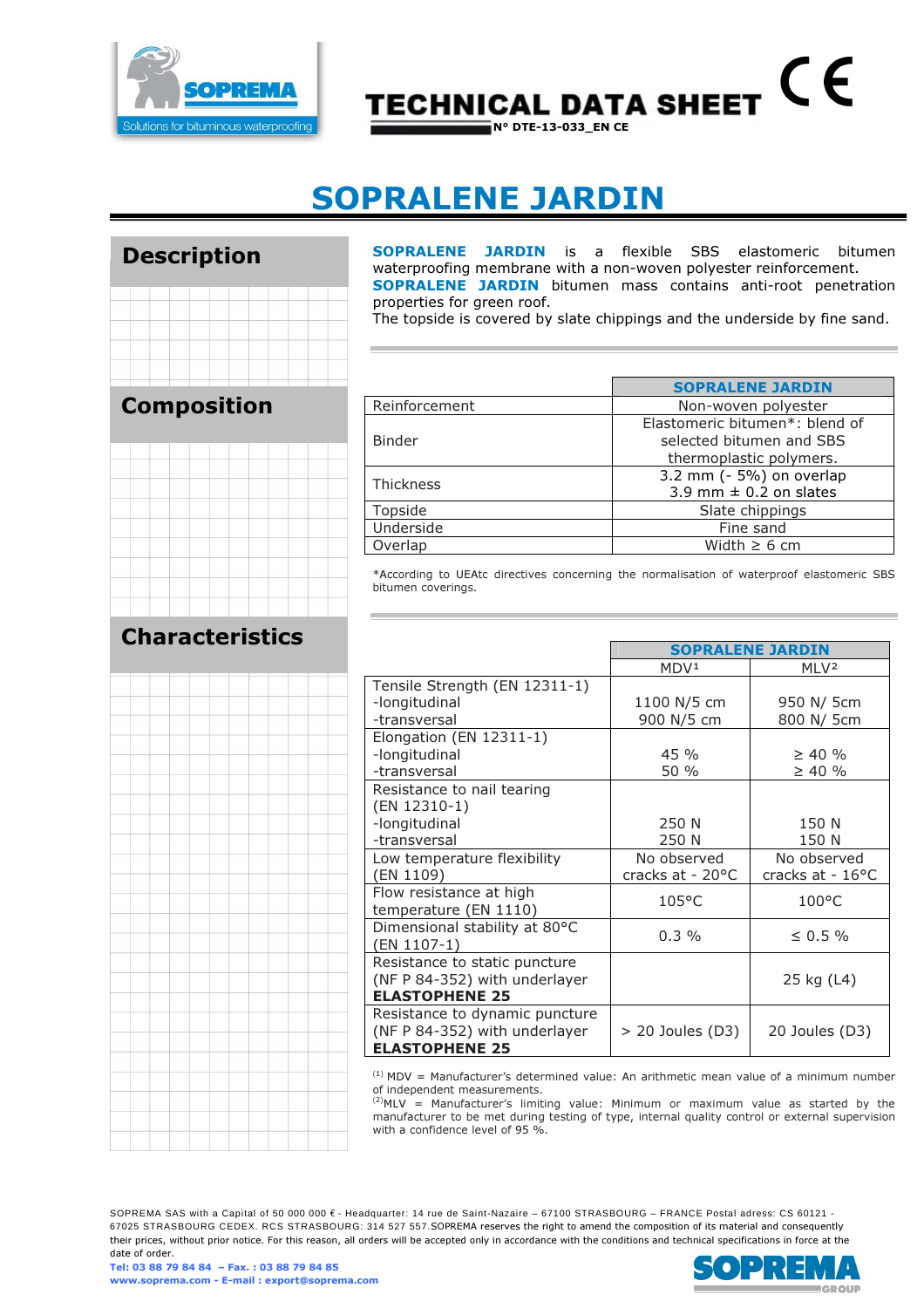

## $C \in$ **TECHNICAL DATA SHEET**  $\bar{N}^{\circ}$  DTE-13-033\_EN CE

| <b>Packaging</b>                     | <b>SOPRALENE JARDIN</b>                                                                                                                                                                                                                                                                                                         |                                                                                                                                                                                                                                                                                                                                                                                                                                                                                                       |  |  |  |
|--------------------------------------|---------------------------------------------------------------------------------------------------------------------------------------------------------------------------------------------------------------------------------------------------------------------------------------------------------------------------------|-------------------------------------------------------------------------------------------------------------------------------------------------------------------------------------------------------------------------------------------------------------------------------------------------------------------------------------------------------------------------------------------------------------------------------------------------------------------------------------------------------|--|--|--|
|                                      | Roll dimensions                                                                                                                                                                                                                                                                                                                 | $8m \times 1m$                                                                                                                                                                                                                                                                                                                                                                                                                                                                                        |  |  |  |
|                                      | Roll weight                                                                                                                                                                                                                                                                                                                     | about 35 kg                                                                                                                                                                                                                                                                                                                                                                                                                                                                                           |  |  |  |
|                                      | Storage                                                                                                                                                                                                                                                                                                                         | Upright on pallet with plastic wrapping,<br>protected against moisture                                                                                                                                                                                                                                                                                                                                                                                                                                |  |  |  |
|                                      | Width of roll is given with a tolerance of 1% (UEAtc).<br>with separating layer.                                                                                                                                                                                                                                                | Roll lengths are given with a tolerance of $\leq$ 1 %. Roll can be cut in two parts. In this case, the<br>shortest length is 3 meters and the total length is equal to the nominal length.<br>Rolls must be stored upright on flat ground. Pallets may be stacked to a maximum of two high<br>During storage, protect the rolls against moisture. In cold weather, we recommend that the rolls<br>be kept at a minimum temperature of $+ 2$ °C ( $+ 36$ °F) for at least 5 hours before installation. |  |  |  |
| <b>User application</b>              | <b>SOPRALENE JARDIN</b> is to be used as a top layer under green roofs and<br><b>SOPRANATURE</b><br>vegetation in all two-ply elastomeric<br>bitumen<br>waterproofing systems.                                                                                                                                                  |                                                                                                                                                                                                                                                                                                                                                                                                                                                                                                       |  |  |  |
|                                      | <b>SOPRALENE JARDIN</b> is also used for upstands of these systems.                                                                                                                                                                                                                                                             |                                                                                                                                                                                                                                                                                                                                                                                                                                                                                                       |  |  |  |
|                                      | All the applications are described in the French Standards DTU, Technical<br>Guidelines or Technical Approvals. For further details refer to specific<br>technical information.                                                                                                                                                 |                                                                                                                                                                                                                                                                                                                                                                                                                                                                                                       |  |  |  |
| <b>Installation</b>                  | techniques or bonded with hot bitumen.                                                                                                                                                                                                                                                                                          | <b>SOPRALENE JARDIN</b> must be applied by heat welding, torch-on                                                                                                                                                                                                                                                                                                                                                                                                                                     |  |  |  |
| <b>Special</b><br><b>indications</b> | Test of resistance for the passage of the roots, from the FLL process, were<br>made at:<br>- The General Institute of Botany from the University of Hamburg.<br>- The High National School of Horticulture of Versailles<br>After 4 years of testing, no passage of root was found. The test report is<br>available on request. |                                                                                                                                                                                                                                                                                                                                                                                                                                                                                                       |  |  |  |
|                                      | <b>Hygiene, health and environment:</b>                                                                                                                                                                                                                                                                                         |                                                                                                                                                                                                                                                                                                                                                                                                                                                                                                       |  |  |  |
|                                      | Safety Data Sheet.                                                                                                                                                                                                                                                                                                              | The product does not contain any substance likely to be detrimental to<br>health or to environment and complies with generally admitted Health and<br>Safety Requirements. For further information, please refer to relevant                                                                                                                                                                                                                                                                          |  |  |  |
|                                      | <b>Quality control:</b>                                                                                                                                                                                                                                                                                                         |                                                                                                                                                                                                                                                                                                                                                                                                                                                                                                       |  |  |  |
|                                      | <b>Management System.</b>                                                                                                                                                                                                                                                                                                       | <b>SOPREMA</b> has always attached the highest importance to Quality Control.<br>For this reason, we operate an independently monitored Quality Assurance<br>System in compliance with BS EN ISO 9001: 2008, certified by BSI                                                                                                                                                                                                                                                                         |  |  |  |
|                                      |                                                                                                                                                                                                                                                                                                                                 |                                                                                                                                                                                                                                                                                                                                                                                                                                                                                                       |  |  |  |

SOPREMA SAS with a Capital of 50 000 000 € - Headquarter: 14 rue de Saint-Nazaire – 67100 STRASBOURG – FRANCE Postal adress: CS 60121 - 67025 STRASBOURG CEDEX. RCS STRASBOURG: 314 527 557.SOPREMA reserves the right to amend the composition of its material and consequently their prices, without prior notice. For this reason, all orders will be accepted only in accordance with the conditions and technical specifications in force at the date of order.